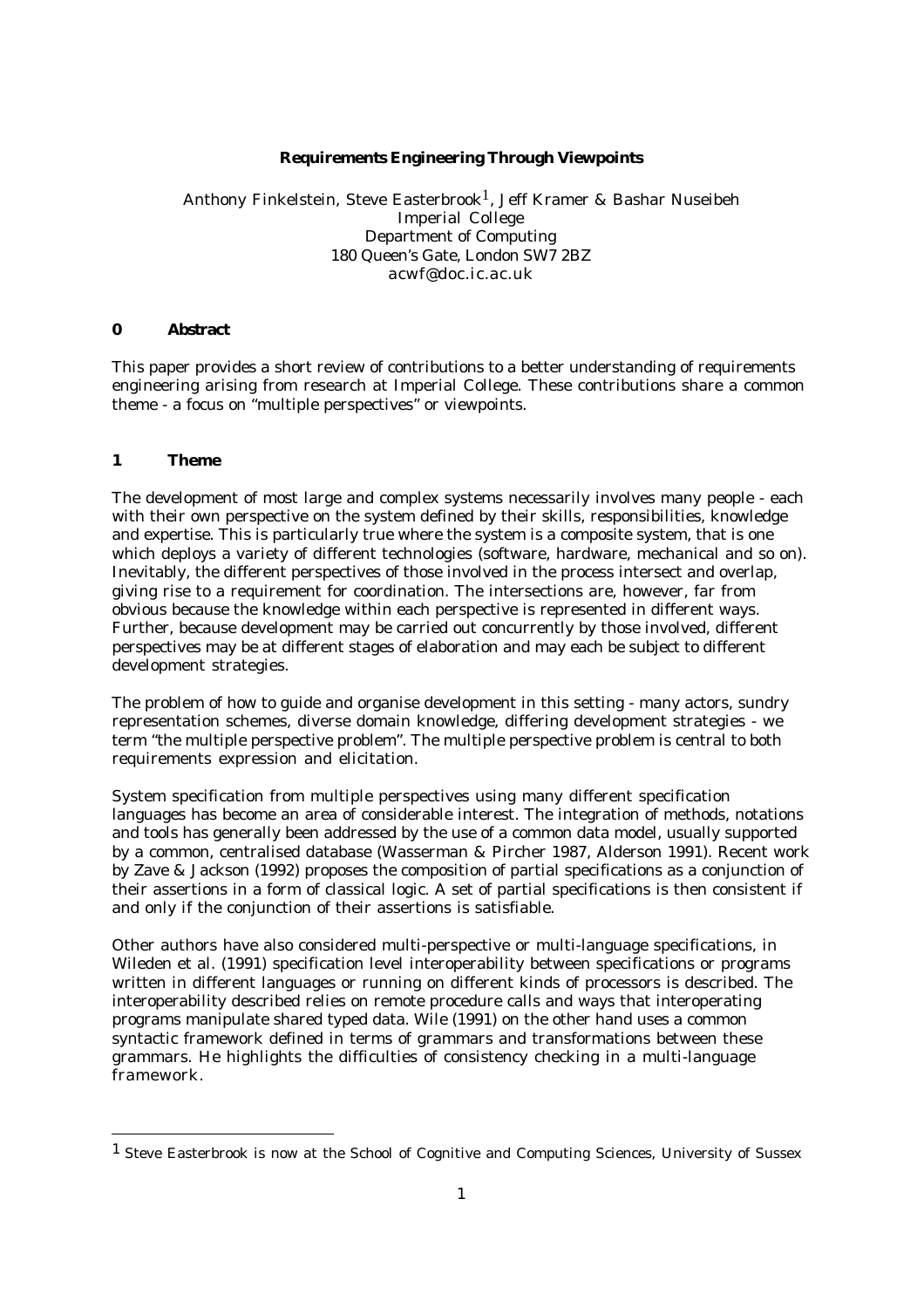Traditionally, multiparadigm languages, which deploy a common multiparadigm base language, have been used to combine many partial program fragments (Hailpern 1986), while more recently the use of a single, common canonical representation for integrating so-called "multi-view" systems has been proposed (Meyers & Reiss 1991).

Approaches based on facilitating negotiation and cooperation between participants in the development process are another angle of attack on the multiple perspectives problem, these can be combined with more conventional techniques for determining inconsistencies.

We have sought to address the multiple perspective problem in a number of research projects aimed more generally at improving the state-of-the-art in requirements engineering.

These projects have:

developed formal representation schemes for requirements specification and built development methods targeted on those schemes;

extended tool support for CORE, an established requirements engineering method;

outlined a formal model of the process of specification from multiple perspectives based on an account of how "commitments" are established during requirements elicitation;

provided a scheme for organising the process of review and correction of complex requirements specifications;

developed a framework and environment which supports the use of heterogeneous representation schemes and partial views of complex domains;

developed a method for using collaborative exploration of multiple perspectives as a means of resolving conflicts between views.

Below we briefly outline each project, give an account of its particular contribution to addressing the multiple perspective problem and relate it to the other projects.

# **2 FOREST**

#### *2.1 Outline*

The FOREST (Formal Requirements Specification Techniques) project has addressed the problems of specifying the requirements for large scale real time embedded systems. In particular it has developed a formal specification language, Modal Action Logic (M[A]L), and a method, Structured Common Sense (SCS), to guide and organise the process by which a M[A]L specification is constructed. Other contributions of the FOREST project in the area of automated reasoning and tool support have been described in the literature. For a description of the project reference should be made in the first instance to Goldsack & Finkelstein (1991).

M[A]L is based on the familiar (many sorted ) first order predicate logic, extended by a series of layers, which are needed in order to describe the services provided by, and the constraints on the behaviour of, a reactive system. The layers are: agent action modalities; deontic formulae; action combinators; temporal interval logic.

SCS supports the construction of a formal requirements specification in M[A]L, guiding the processes of elicitation and formalisation. It identifies the basic concepts underlying M[A]L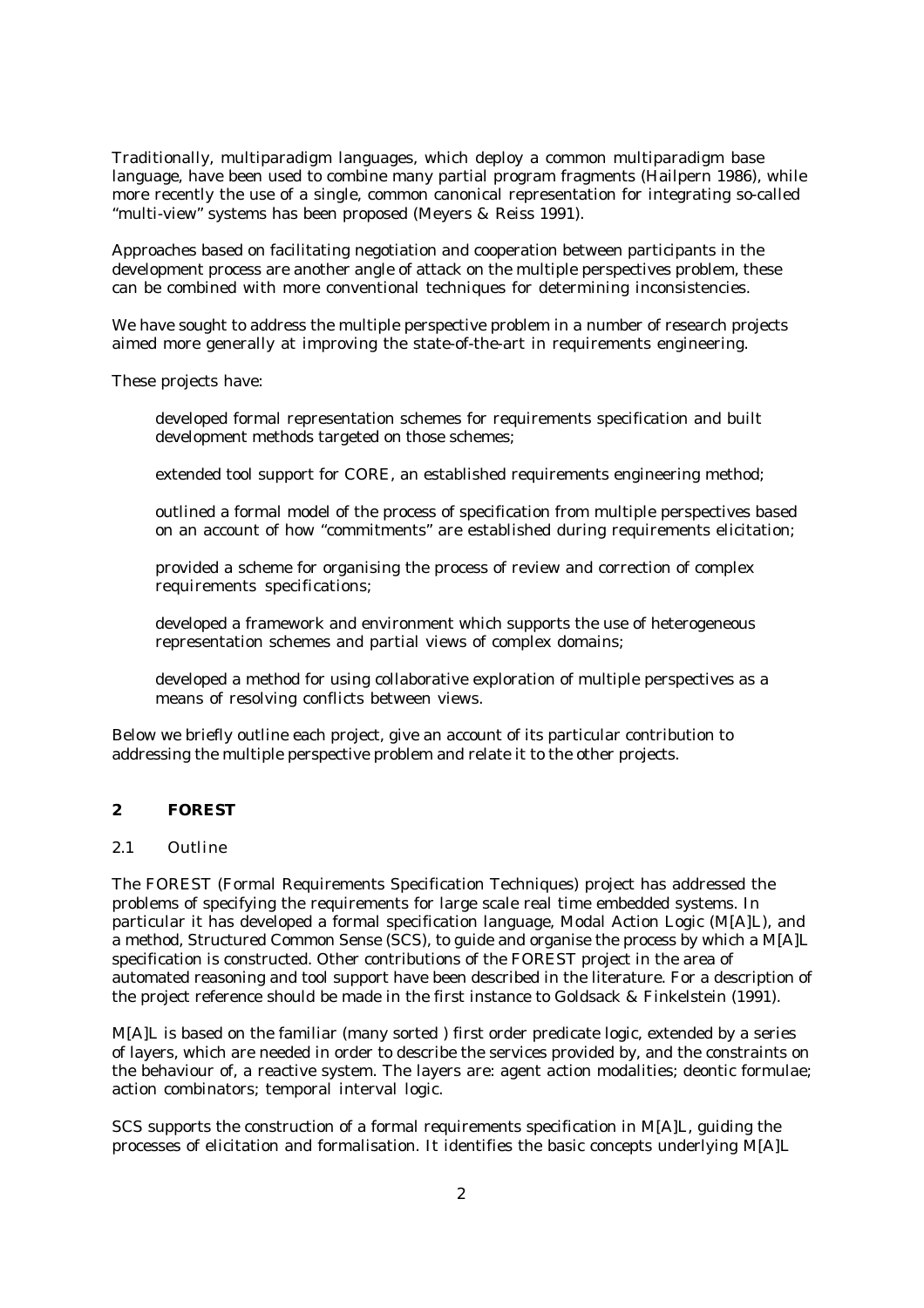which must be elicited and the best order in which to elicit them. Techniques from a variety of existing methods and some specially developed techniques targeted on M[A]L have been assembled into an integrated method. The structure of SCS is similar to that of conventional development methods. It consists of a number of distinct steps some of which are performed in parallel and some sequentially. Progress through SCS is driven by a work plan. Each step has associated with it intermediate graphic representations and heuristics.

FOREST was funded by the DTI under the Alvey Initiative and was a collaboration between Imperial College, GEC & AEA Technology.

## *2.2 Multiple Perspectives*

FOREST did not directly address the multiple perspective problem but had two features relevant to it. M[A]L is based on agents which perform actions. Using M[A]L for requirements specification led us to consider how we would go about identifying these agents. Simply considering these as functional blocks in some envisaged system was inappropriate - it leads to premature design decisions. We therefore chose to interpret M[A]L agents as "knowledge sources" in elicitation. This interpretation is very similar to that adopted by the requirements expression method CORE, also referred to below, and leads to requirements specifications for which traceability back to originating statements and elicitation records are clear.

In building SCS we treated each intermediate representation as a "view" in the partial specification sense of that term. Each representation was designed to elicit one of the elements of M[A]L. Thus, for example, we used a data-flow table to help identify the actions performed by agents. The transforms in the data-flow table were mapped to actions in a "rough-cut" M[A]L specification and the data-flows themselves discarded. In certain cases the extra information was held as a prompt to further steps in the method.

The work on FOREST lead us to examine how requirements specifications ought to be structured and how methods should be constructed.

## **3 TARA**

# *3.1 Outline*

The particular objective of the TARA (Tool Assisted Requirements Analysis) project was to examine three important extensions to current CASE technology in the area of requirements analysis. We were interested in the role of automatically provided method guidance to support the use of requirements analysis methods, the ability to use software tools to help clients and analysts visualize the behaviour of the specified system by animation of the specification, and the possibility of supporting the reuse of specification fragments or parts of existing specifications in the composition of a new specification. The main application focus of our work was the large class of systems which can be classed as "real-time information systems"; that is systems which must satisfy temporal constraints and are also data rich.

The intention was not to construct another diagram editor and requirements specification technique. Hence we adopted as a base for this work an existing, widely used, requirements analysis method - CORE (Systems Designers 1986) - and a CASE tool for diagram construction and consistency checking - The Analyst (Stephens & Whitehead 1985).

The results of this work are detailed in Finkelstein & Kramer (1992). An earlier paper, Kramer et al. (1988), provides an incomplete and preliminary view of the project. These results include: a method guidance system for CORE integrated with The Analyst, giving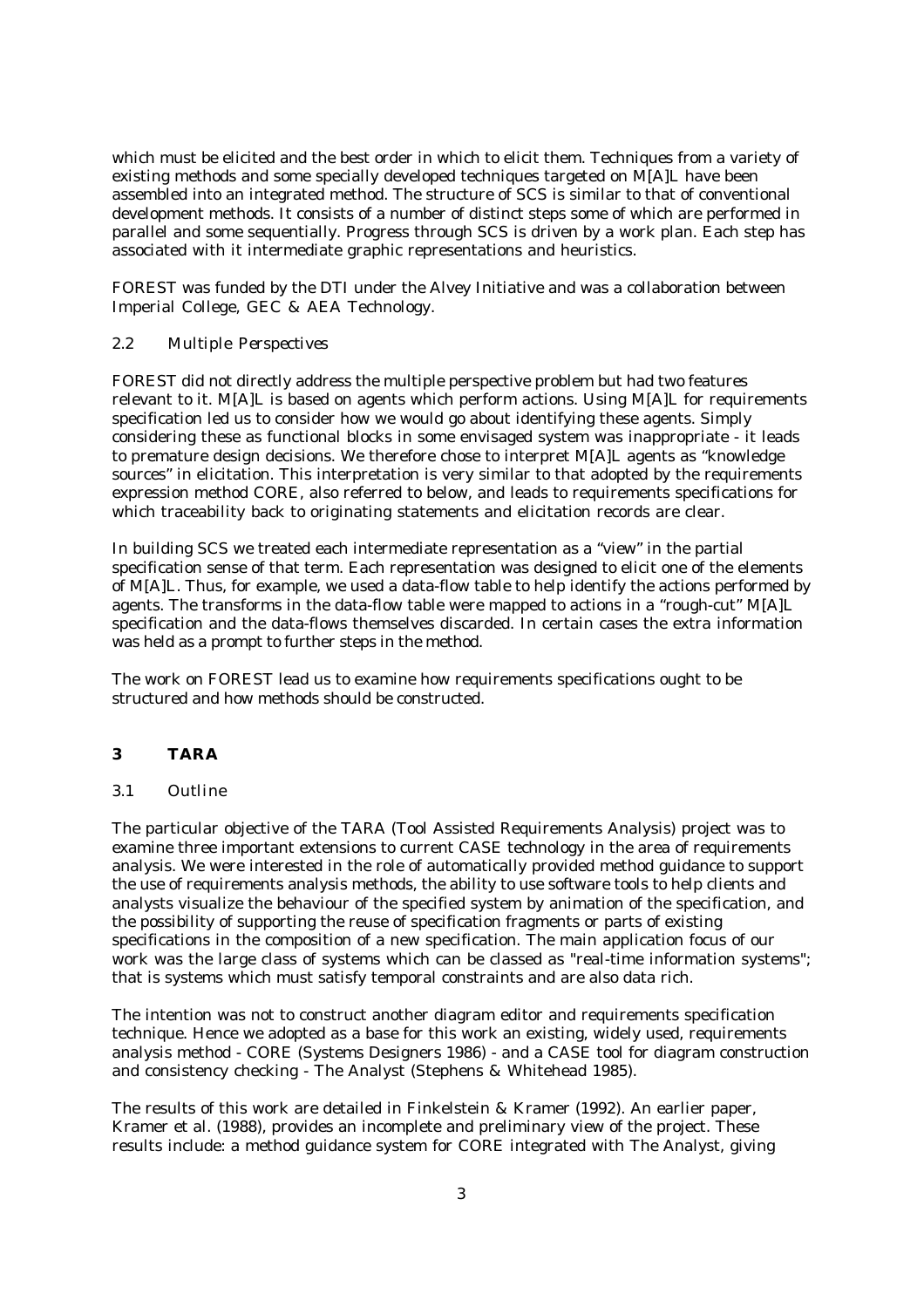normative and remedial advice to method users; tool support for animation of CORE transactions, The Animator, with full graphics support for the generation and manipulation of transaction diagrams, Kramer & Ng (1988); a prototype tool - TRUE - to support Transaction Reuse based on a model of reuse derived from artificial intelligence research on analogy, Finkelstein (1987).

TARA was funded by the USAF Rome Air Development Centre and was a collaboration between Imperial College and SD-Scicon.

## *3.2 Multiple Perspectives*

The insights and experience derived from working on the TARA project have been considerable and has directly influenced our work on multiple perspectives. This is a result both of the specific contributions of the work and of the increased respect we have developed for CORE as a method. In particular it has lead us to favour support for software development by methods consisting of many, relatively simple, representations tightly coupled to each other by large numbers of consistency checks. In this setting an explicit and enactable work plan provides a means for both managing the enforcement of the consistency checks and managing the consequences of redundancy.

Given a method with a work plan and with a rich collection of heuristics the method advice must be delivered to the point at which the work - the construction of the specification - is actually being carried out. The granularity of this method advice must be appropriate to the tasks being performed. It is worth noting that we modelled CORE using M[A]L.

TARA also gave us a much better understanding of how people work with software development methods. In particular we have come to realise that work is often left incomplete and inconsistent, that users move rapidly between different representations changing their minds frequently, and that analysis and validation are tightly interleaved with the construction of the specification.

Support for reuse needs to be engineered into the representation schemes underlying a method from the start. Without such support taking advantage of existing specifications will always be difficult. The most sensible strategy in this setting is to provide a variety of powerful means of viewing and understanding such specifications.

As mentioned, TARA provided us with considerable experience of and respect for CORE and for CORE viewpoints as a means of domain decomposition. The CORE viewpoint, essentially an agent or role, combines a domain structure with the distribution of authority for making decisions about the specification. As such it provides a powerful means of structuring requirements specification and organising requirements elicitation. However, CORE viewpoints are required to be orthogonal, and the way in which information within a viewpoint is provided is restricted. These limitations severely constrain the extent to which CORE or similar methods support multiple perspectives.

#### **4 IC-DC**

## *4.1 Outline*

The objective of the IC-DC project was to develop a formal understanding of specification from multiple perspectives in order to both support the construction of formal specifications and reason about the process of specification itself. To do so, it took what might be broadly termed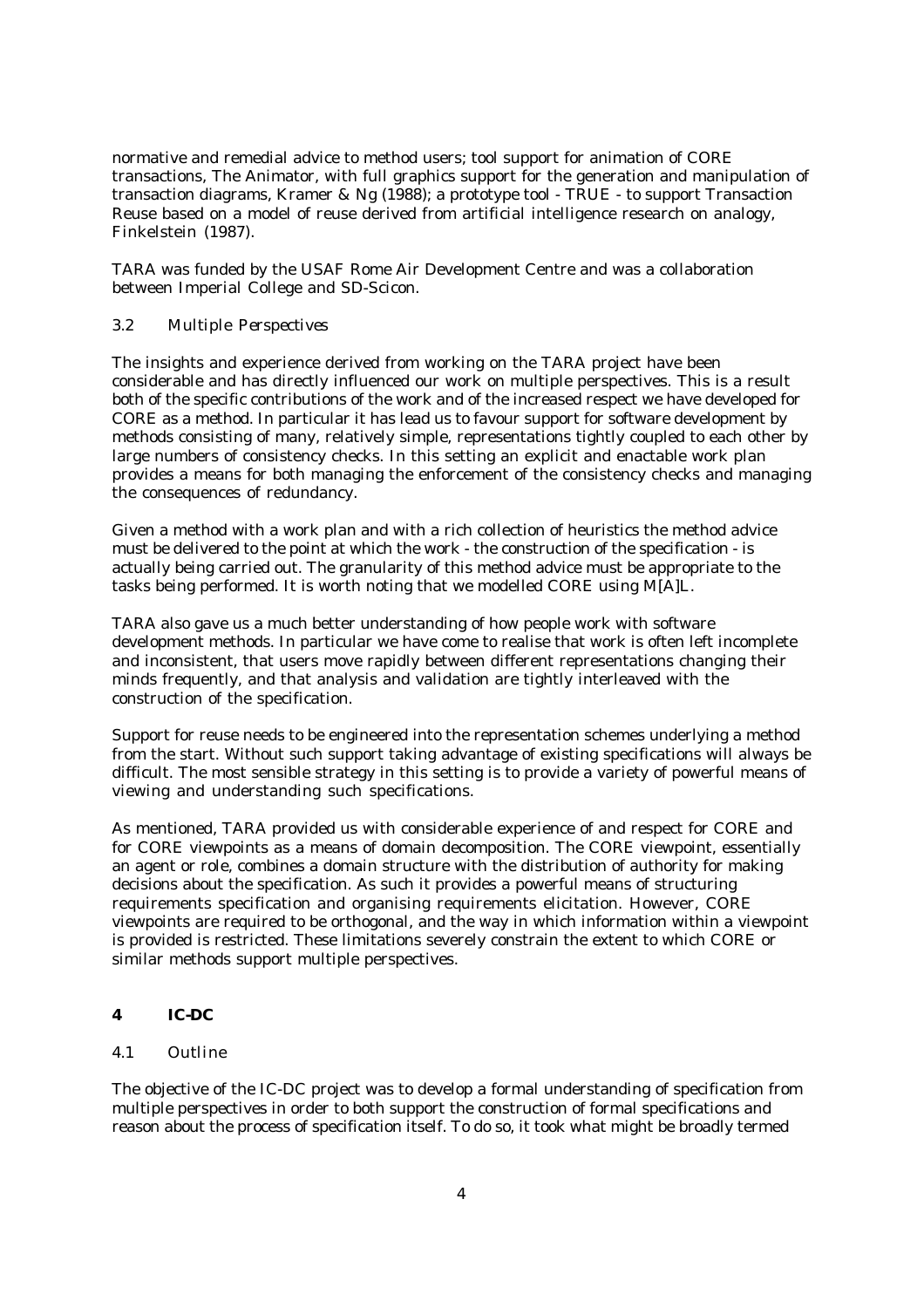an AI approach - modelling the mechanisms which underlie the way people carry out the complex task of specification.

We developed a model (IC-DC) based on how "commitments" are negotiated and established as a specification is constructed. The model, which develops concepts taken from dialogue and commitment logics, is described in full in Finkelstein & Fuks (1989).

In this model a specification consists of a set of statements. Each statement is an effective restriction on the freedom of action on the part of the developer who must build a system that satisfies the specification. By making a statement the specifier is, in effect, making a "commitment" that is, holding him or herself out as liable for the consequences of that statement. In this context specification is seen as a process by which commitments are negotiated and established by the parties having responsibility for the description and development of the system. This process takes the form of a dialogue or organised sequence of locutions.

Dialogues have an "etiquette" which governs the legitimate shape of the interaction, performing a locution will generally have an effect on the commitments of the participants, these can be defined in dialogue and commitment rules. The form of reasoning permissible within the dialogue can be defined syntactically.

We developed tools which animate, albeit in a simple minded way, the dialogue scheme. These tools allow the user to develop simple dialogues and then replay them in whole or in part.

## *4.2 Multiple Perspectives*

The IC-DC work directly contributed to research on multiple perspectives. It examined in some detail the idea of independent agents (loosely coupled, locally managed objects) holding a perspective and interacting with other independent agents. This work mapped out the links between work on multiple perspectives in requirements engineering and the related fields of computer-supported cooperative work and distributed artificial intelligence. In particular the work established the importance of the high-level protocol that allow agents to interact. The work demonstrated the contribution that logic might make in this area.

# **5 Fixing Specifications**

#### *5.1 Outline*

The Fixing Specifications project used the IC-DC model to underpin support for a practical problem in the review of large and complex specifications - marking errors and corrections. A simple graphical notation, similar in spirit to typographical correction marks, was developed. Errors and corrections could be marked on the specification text using this notation and the IC-DC model was used to define how these marks should be removed and replaced by the corrected or changed specification. This scheme provided a categorisation of common types of edits and queries and thus gave a simple vehicle for communication between reviewer and author which addresses corrections and annotations to specifications at the appropriate level and is (notationally) consistent and well (formally) defined. A full account is given in Finkelstein (1992).

#### *5.2 Multiple Perspectives*

The work on Fixing Specifications provided us with a better understanding of how a model such as IC-DC could be applied. We were able to develop a method of formally annotating specifications which was independent of the underlying representation scheme, and hence can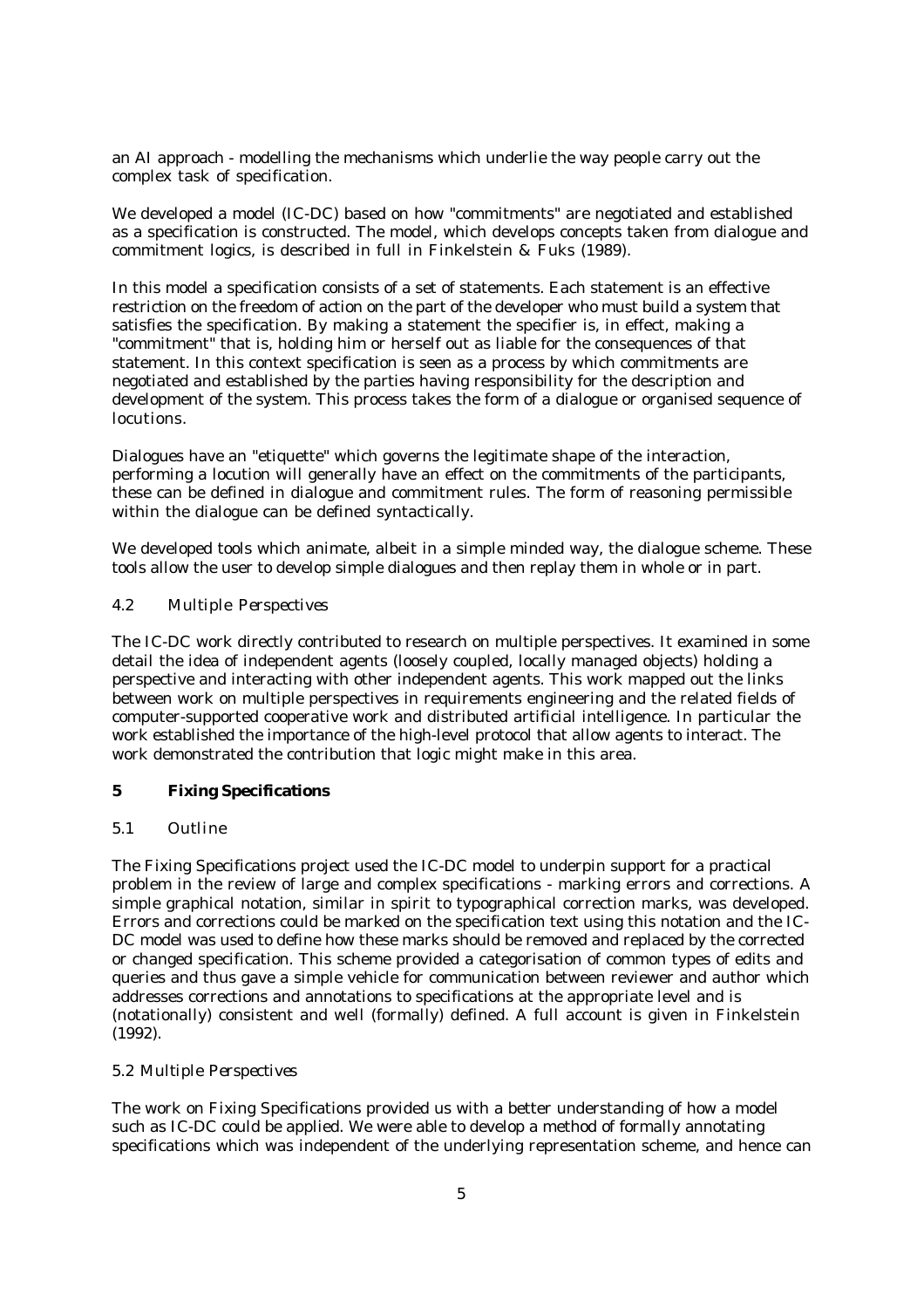be used in documents consisting of heterogeneous representations, and which marked errors and queries explicitly and by identifying potential conflicts support the resolution of disagreements.

# **6 ViewPoints**

## *6.1 Outline*

The ViewPoints framework directly addresses the use of multiple perspectives in system development. This work has been primarily, though not exclusively, carried out under the aegis of the Software Engineering and Engineering Design (SEED) project in conjunction with The City University. A good account of the work on ViewPoints is given in Finkelstein et al. 1992.

The primary building blocks of the framework are "ViewPoints". A ViewPoint can be thought of as a combination of the idea of a "actor", "knowledge source", "role" or "agent" in the development process and the idea of a "view" or "perspective" which an actor maintains. In software terms it is a loosely coupled, locally managed, coarse-grained object which encapsulates partial knowledge about the system and domain, specified in a particular, suitable representation scheme, and partial knowledge of the process of development.

Each ViewPoint is composed of the following components, which we call slots:

a representation style, the scheme and notation by which the ViewPoint expresses what it can see;

a domain, which defines that part of the "world" delineated in the style;

a specification, the statements expressed in the ViewPoint's style describing particular domains;

a work plan, describing the process by which the specification can be built;

a work record, an account of the history and current state of the development.

The development participant associated with any particular ViewPoint is known as the ViewPoint "owner". The owner is responsible for developing a ViewPoint specification using the notation defined in the style slot, following the strategy defined by the work plan, for a particular problem domain. A development history is maintained in the work record.

Many ViewPoints may employ the same development technique to produce different specifications for different domains. We have therefore defined a reusable ViewPoint Template in which only the style and work plan slots are elaborated. A single ViewPoint template may then be instantiated more than once to yield different ViewPoints.

In general, a method is composed of a number of different development techniques. Each technique has its own notation and rules about when and how to use that notation. Thus, in the context of the ViewPoints framework, a method is a configuration (structured collection) of ViewPoint templates, the templates corresponding to the method's constituent development techniques. A further phase of the FOREST project has used the ViewPoint framework to build a version of SCS targeted on a substantially modified version of M[A]L which includes an object-oriented structuring scheme.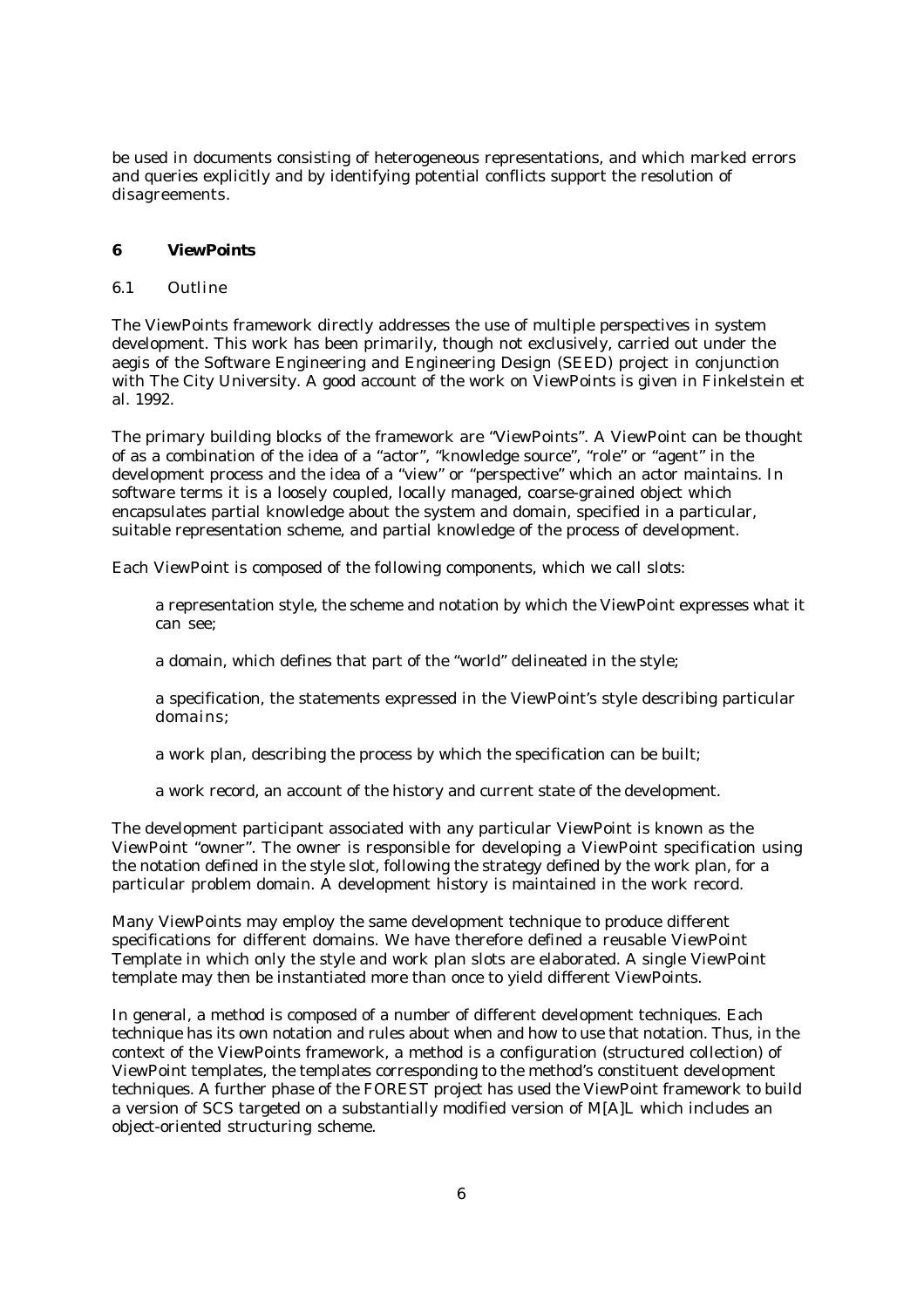A development is viewed as a configuration of ViewPoints instantiated from a method's ViewPoint templates.

Integration is achieved by checks maintained locally within each ViewPoint and enforced, where it is required, by a model of the process of development. These checks define partial consistency relations between the different representation schemes. Consistency is checked incrementally between viewpoints at particular stages rather than being enforced as a matter of course. Checks may be used to determine whether ViewPoints are consistent with each other and as transformations to move information between viewpoints.

A prototype computer-based environment, called The Viewer, has been constructed to support the framework, and several sample tools supporting individual ViewPoint templates have been integrated into this environment (Nuseibeh & Finkelstein 1992).

## *6.2 Multiple Perspectives*

The ViewPoint framework is the current focus of our work on multiple perspectives. It combines ideas from all of the projects summarised above and has particular implications for method and tool integration.

We are broadly satisfied that the work to date gives a coherent approach to the management of multiple perspectives. It has enabled us to see more clearly the major technical problems that must be tackled in order to provide appropriate automated support for deploying multiple perspectives. Our attention is now focused on two closely related issues which we view as of particular importance:

how the relations between different representation schemes should be expressed;

the mechanisms by which these relations are used as checks or transformations.

We have been able to distinguish and characterise these issues and have explored some alternatives particularly in the development of a model of inter-ViewPoint communication.

An area which we regard as important and which we hope to be able to consider in more detail is conflict resolution. Current progress in this area is described below.

## **7 Computer-Supported Negotiation**

#### *7.1 Outline*

The Computer Supported Negotiation (CSN) model takes the ViewPoints framework as a basis, and defines a process for resolving conflicts between ViewPoints. The project was carried out as a PhD thesis, and is described fully in Easterbrook (1991). A shorter account of the conflict resolution model can be found in Easterbrook (1993).

CSN assumes during the elicitation process, it is convenient to represent separately contributions from different sources, ignoring conflicts between them. This offers two advantages: individual contributions remain available for purposes of tracing the origin of particular requirements; and it reduces the possibility that previously elicited, conflicting perspectives might restrict and interfere with the elicitation process.

As a collection of disparate ViewPoints is gathered, CSN offers a tool-supported approach to resolution of conflicts between them. No attempt has been made to automate the resolution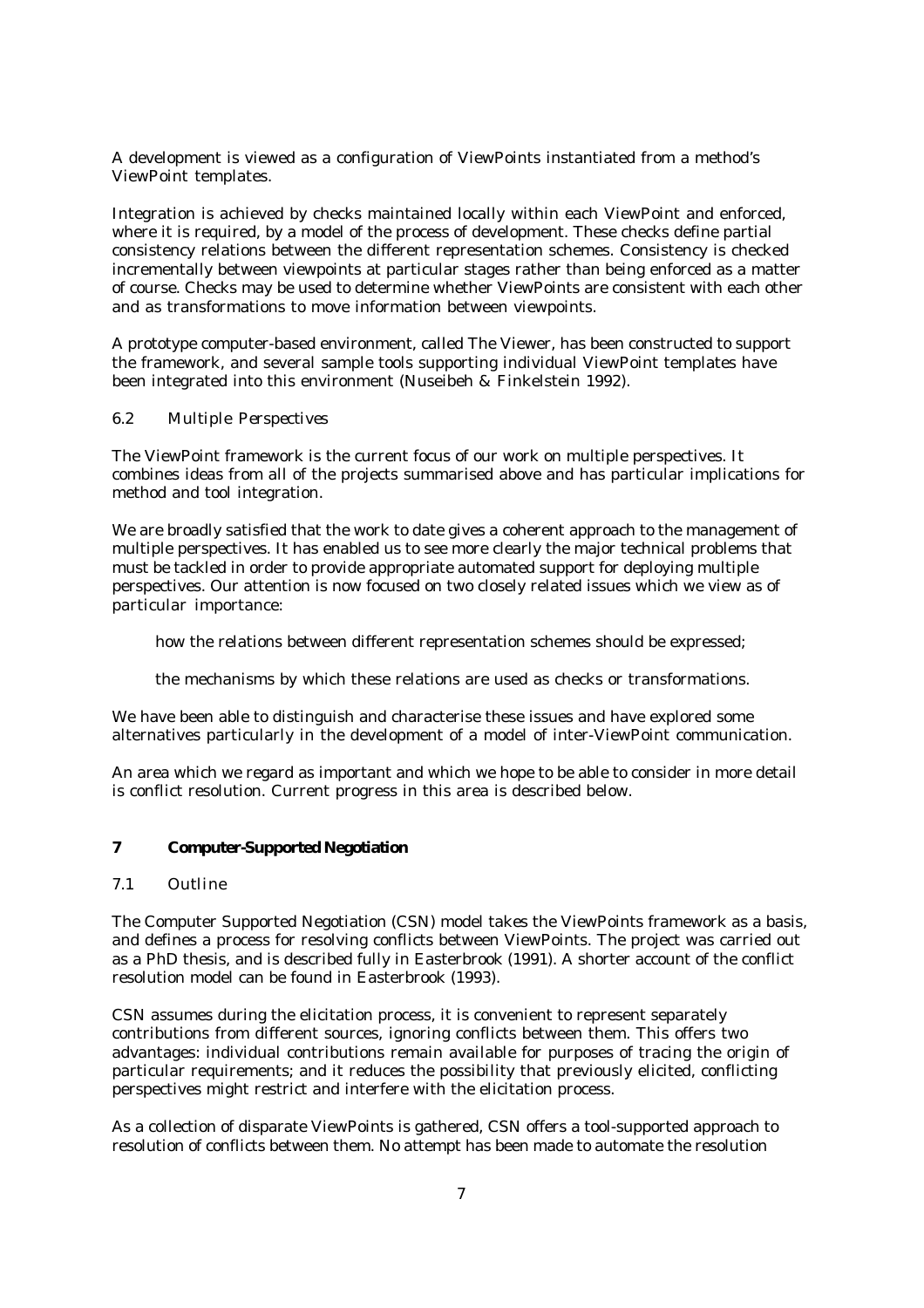process, as in most cases a resolution requires new information, in addition to that already represented in the ViewPoints. In fact, the process promises to be a cost-effective technique for eliciting the hidden assumptions and contextual information associated with a ViewPoint: by concentrating on the reasons underlying conflicts between ViewPoints, it prompts for most important pieces of missing information.

Essentially, the approach combines methods drawn from organisational psychology with cognitive modelling techniques, to produce a three-phase exploration process. The three phases are exploration, generation and evaluation. In the exploration phase, the conflicting ViewPoint specifications are displayed side-by-side, and their owners identify correspondences between elements or groups of elements. Areas where there is no correspondence, or only an approximate correspondence, are noted – these comprise the components of the conflict. The generative phase elicits suggestions for integrating parts of the conflicting ViewPoints, by considering the different ways in which they might be combined, and the extent to which they interfere. The evaluative phase considers how these suggestions might be combined, and the extent to which each of them addresses the original conflict.

## *7.2 Multiple Perspectives*

This project addressed a crucial aspect of multiple perspectives: how to deal with incompatibilities. Earlier approaches, based on consistency checking, tackled the types of conflict that occur during incremental refinement of a single model. However, such approaches were unsatisfactory for a proper treatment of multiple perspectives. In this project, we concentrated on the types of conflict that were not amenable to automated resolution, typically where two perspectives have evolved independently and have no common basis.

In many cases, no single resolution is possible, as the ViewPoints represent orthogonal views. In such cases, the approach offers a means of exploring and mapping the conflict. The most important outcome, therefore, is often not the resolution, but the understanding of the conflict arrived at during the exploration process.

Note that the model does not address the detection of conflict, nor the connection between inconsistencies which are detectable at the syntactic level, and conflicts. It is likely that inconsistencies will often reveal the existence of conflicts, but this is certainly not always the case. In software design, some requirements conflicts remain undetected until after the software is implemented. Further work is needed on the detection of conflicts in the ViewPoints framework, beyond the syntactic approaches currently available.

## **8 Summary**

This paper has briefly reviewed contributions to a better understanding of requirements engineering arising from research at Imperial College. These contributions share a common theme - a focus on "multiple perspectives". Copies of reports and papers can be obtained from our ftp archive at doc.ic.ac.uk (directory: papers).

## **Acknowledgements**

We would like to thank our colleagues and students some of whose work is reported above.

## **References**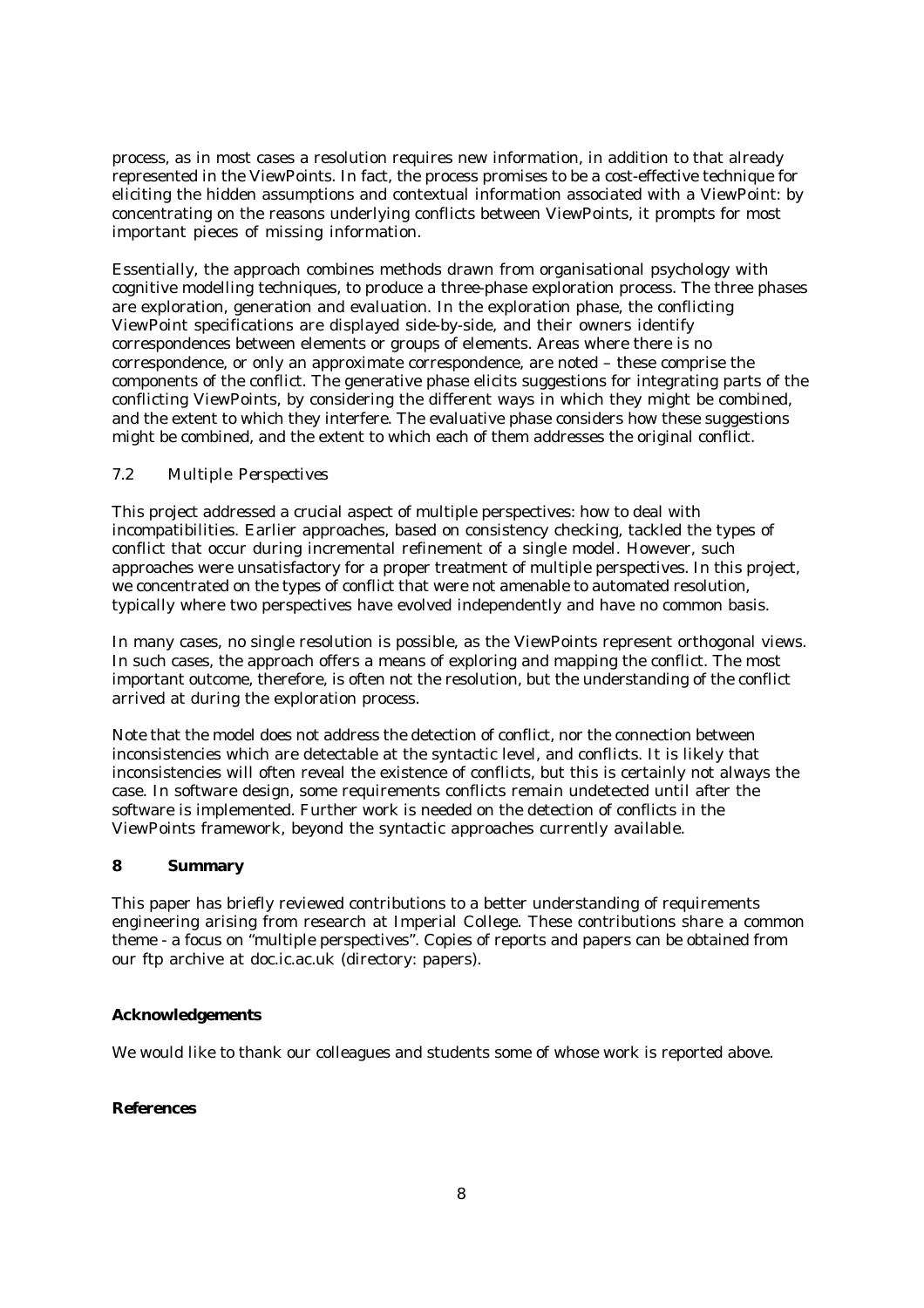Alderson, A. (1991); Meta-CASE technology; European Symposium on Software Development Environments and CASE Technology, Königswinter, June 1991, LNCS 509 (Endres and Weber eds.), Springer-Verlag, pp 81-91.

Easterbrook, S. M. (1991) Elicitation of Requirements from Multiple Perspectives; PhD Thesis; University of London.

Easterbrook, S. M. (1993) Resolving Requirements Conflicts with Computer-Supported Negotiation; [To appear] Social and Technological Issues in Requirements Engineering; Bickerton, M. & Jirotka, M. (eds.); Academic Press.

Finkelstein, A. (1987); Reuse of Formatted Specifications; IEE Software Engineering Journal; 3, 5, pp186-197.

Finkelstein, A. & Fuks H. (1989); Multi-Party Specification; Proc 5th International Workshop on Software Specification & Design, pp 185-195; IEEE CS Press (also as Special Issue of ACM Software Engineering Notes).

Finkelstein, A. & Kramer, J. (1992); TARA: Tool Assisted Requirements Analysis; Loucopoulos P. & Zicari R; Conceptual Modelling, Databases & CASE: an integrated view of information systems development; Wiley.

Finkelstein, A. (1992); Reviewing and Correcting Specifications; [To Appear] Computers & Writing: issues and implementations ; Sharples, M. (Ed.); Kluwer.

Finkelstein, A.; Kramer, J.; Nuseibeh, B.; Finkelstein, L. & Goedicke, M. (1992); Viewpoints: a framework for integrating multiple perspectives in system development; International Journal of Software Engineering and Knowledge Engineering, 2, 1, pp31-58

Goldsack, S. & Finkelstein, A. (1991); Requirements Engineering for Real-Time Systems; Software Engineering Journal; 6, 3, pp101-105.

Hailpern B (ed.) (1986); Special issue on multiparadigm languages and environments; IEEE Software, 3(1), Special issue on multiparadigm languages and environments, 10-77, January 1986.

Kramer J. & Ng K. (1988); Animation of Requirements Specifications; Software - Practice and Experience; 18, 8, pp749-774.

Kramer J., Ng K., Potts C. & Whitehead, K. (1988); Tool support for Requirements Analysis; Software Engineering Journal; 3, 3, pp86-96.

Meyers S & Reiss S P (1991),A System for Multiparadigm Development of Software Systems", In Proceedings of Sixth International Workshop on Software Specification and Design, Como, Italy, 202-209, 25-26th October 1991.

Nuseibeh, B. & Finkelstein, A. (1992); ViewPoints: a vehicle for method and tool integration; Proceedings of International Workshop on Computer-Aided Software Engineering (CASE '92); Montreal, Canada, 6-10th July 1992.

Stephens M. & Whitehead K. (1985); The Analyst - a workstation for analysis and design; Proc. 8th Int. Conf. Software Engineering; pp364-369; IEEE CS Press.

Systems Designers (1986); CORE - the manual; Internal Publication, SD-Scicon.